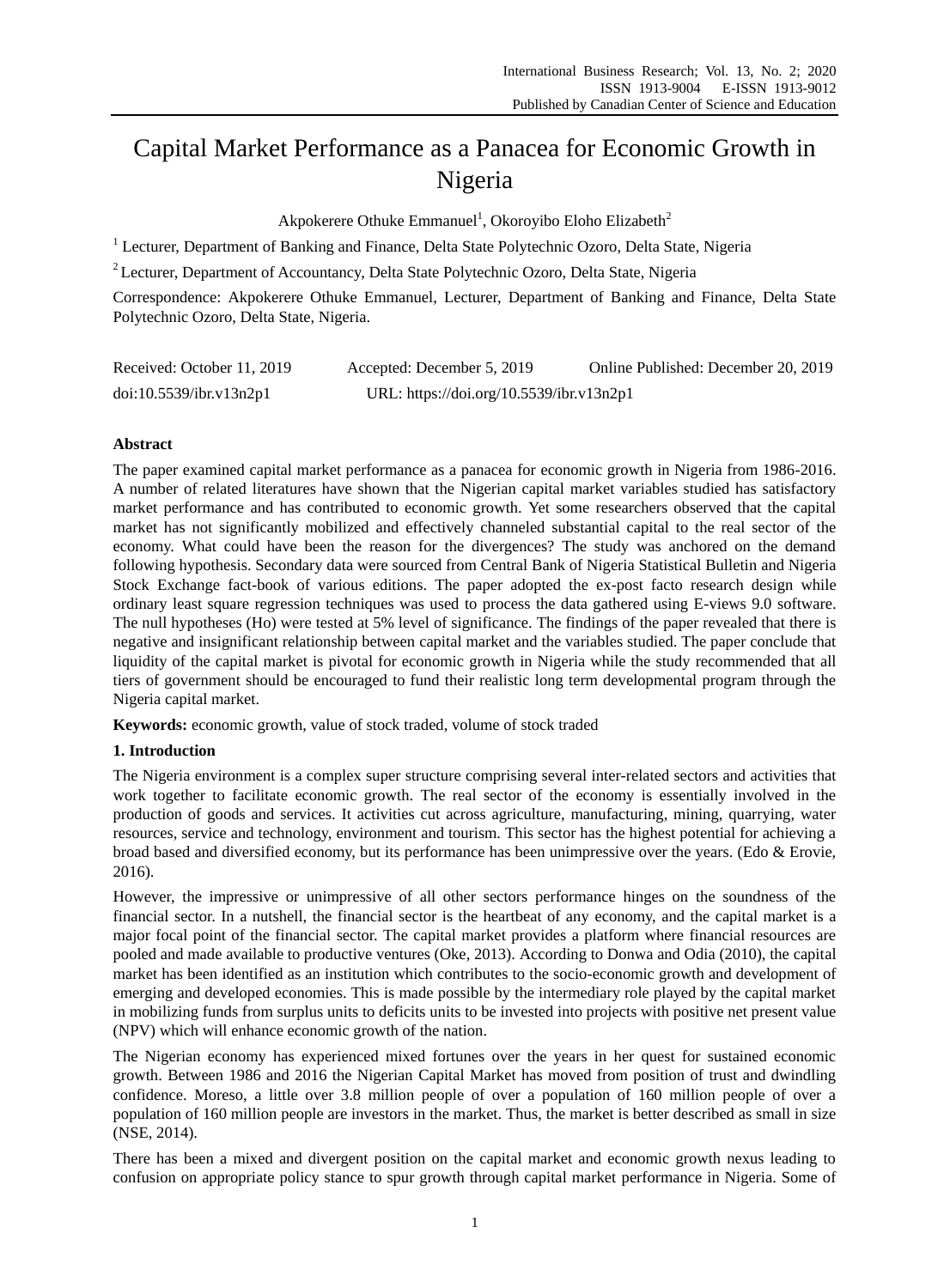these studies have posted that market indicators such as Value of transactions and Volume of shares traded indicated positive and significant contributions to the economic growth (Odo, Anoke, Onyeisi & Chukwu, 2017; Obiakor, 2016; Briggs, 2015; Igbodika, 2014); while others observed that the market has not significantly mobilized and effectively channeled substantial capital to the real sector of the economy (Okonkwo, Ogwuru & Ajudua, 2014; Adewuyi & Olowookere, 2011). Even at this, contradictions also emanated wherein studies showed that capital market indices promoted economic growth (Jagadish, 2017; Kumar, 2016; Nordin & Nordin, 2016; Jalloh, 2015; Regmi, 2012; Duca, 2007), and others revealed that the capital market has not positively and significantly affected economic growths of studied economies (Karim & Chaudhary, 2017; Wang & Ajit, 2013; Jamil & Shazia, 2013; Abdul-Khalia, 2013).Given these divergences in the relationship between capital market performance and the economic growth, capital market policies that spur growth may not be focused.

The main objective of the study is to examine capital market performance as a panacea for economic growth in Nigeria: 1986-2016. Specifically, the studied is to ascertain the relationship between values of stock traded ratio and economic growth in Nigeria; to ascertain the relationship between volume of stock traded and economic growth in Nigeria.

In other to achieve the objectives of this study, the following questions were developed: To what extent has value of stock traded ratio interacted with economic growth in Nigeria? To what degree does the relationship between volumes of stock traded relate to economic growth in Nigeria?

This study will be guided by the following hypothetical statements which are stated in the null form;

**H**o1: Economic growth is not a significant function of value of stock traded in Nigeria.

**H**o2: Volume of stock traded does not significantly relate with economic growth in Nigeria.

This paper studied how the Nigerian Capital Market performance relates to economic growth and much attention were not given to evaluating the soundness of the market. Besides the study did not cover all the variables of the capital market performance, only two out of the available ten measurements were considered in the study. The indicators not studied include all share index, market capitalization ratio, total market new issues, market turnover ratio, total listed securities, total number of issues, number of deals and total value of deals.

## **2. Review of Related Literature**

## **Concept of Capital Market and Economic Growth**

The capital market is the segment of the financial market where long-term instruments (generally those with original maturity of more than one year) are created and/or traded to meet the long-term funding needs of economic activities (Ibenta, 2000). The role of the capital market in the economy includes its contribution to speedy economy growth and development through enhancing production and productivity in the national economy. The capital market provides the necessary vehicle required for the mobilization of idle savings for productive activities in the economy (Akpan, 2013).

Economic growth is measured by changes in the gross domestic product; this measures a country's entire economic output for the past year. This takes into account all goods and services that are produced in the country for sale, whether they are sold domestically or sold overseas. It only measures final production, so that the parts manufactured to make a product are not counted. Exports are counted, because they are produced in this country. Imports are subtracted from economic growth (Brown & Nyeche, 2016).

## **Theoretical Framework**

This study is anchored on the demand following hypothesis based on its emphasis on the importance of finance in the context of a developing country like Nigeria.

# **The Demand Following Hypothesis**

The demand-following view states that capital market development follows economic growth (Robinson, 1952). As the economy expands its demand for certain financial instruments increases, leading to the growth of these services (Hugh, 1966; Jung, 1986; Odhiambo, 2010).

Hugh (1966) stated that, the causal nature of relationship between financial development and economic growth has not been fully explored either theoretically or empirically. Moving away from the neo-classical state equilibrium analysis, to a highly developed financial system, consisting of financial intermediaries, leads to a 'demand following' phenomena (Hugh, 1966). Under this, in response to the demand from real economy, there is the creation of modern financial institutions, their financial assets and liabilities, and related financial services.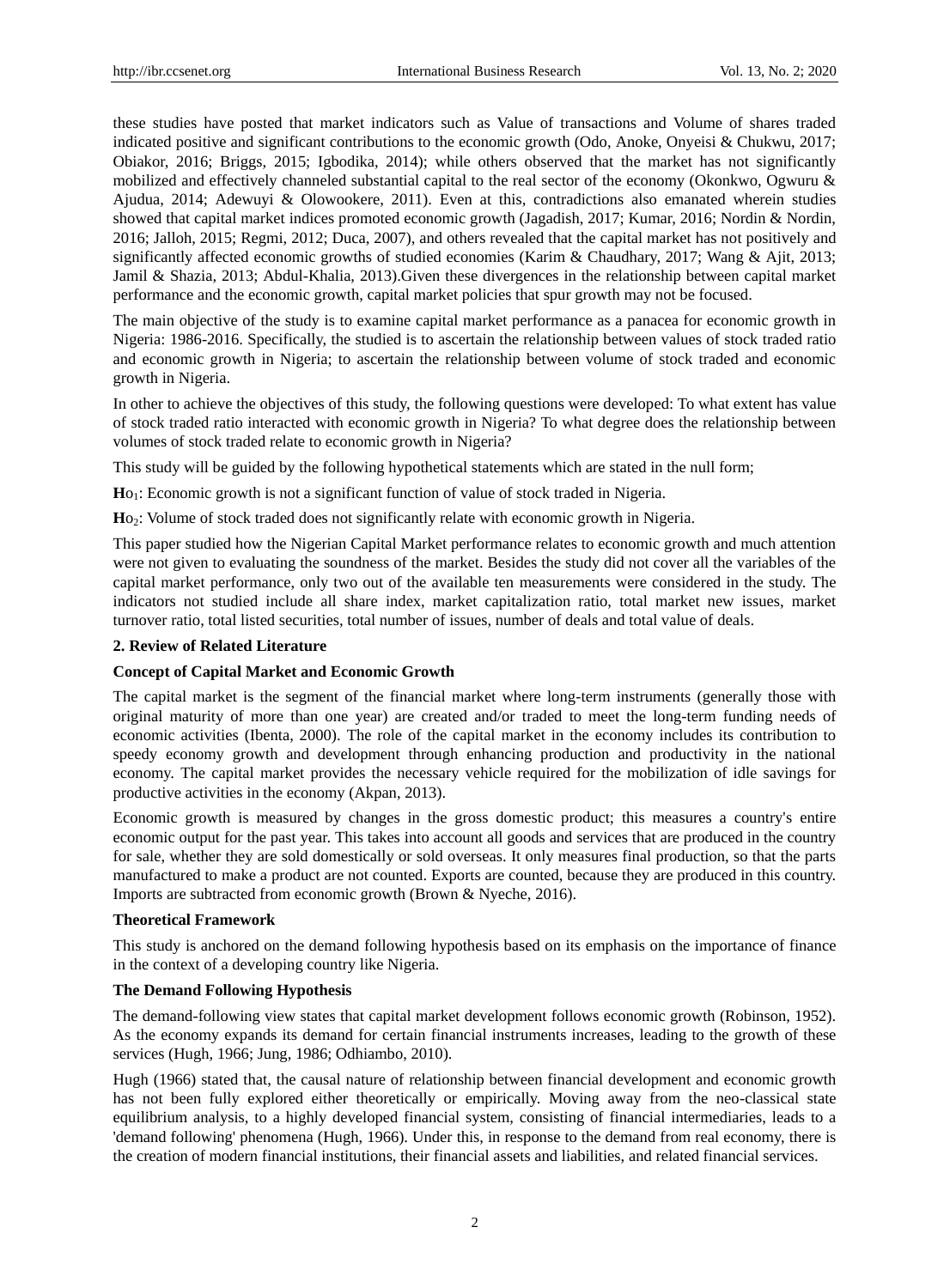## **Empirical Studies on Value of Stock Traded Ratio and Economic Growth**

Karim and Chaudhary (2017) appraised the effect of stock market development on economic growth of two Asian regions namely South Asia and East Asia. They used market capitalization, total value traded ratio and turnover ratio as indicators of stock market development while gross domestic product per capita growth rate is used for measuring economic growth. The linear panel data methodology is applied over the annual data of 1996-2015 to study the phenomenon. The empirical findings indicate that turnover ratio contributes to some extent in the economic growth of South Asian region but its impact on East Asian region found to be insignificant.

Odo, Anoke, Onyeisi and Chukwu (2017) adopted auto regressive distributed lag bound testing and VAR granger causality econometric tools to estimate the relationship between value of stock traded ratio and economic growth in Nigeria. The result indicated stock traded total value had a negative insignificant link with economic growth in both short and long run.

Abbas, Pei and Rui (2016) explored the relationship between the stock market measures and economic growth in Tanzania. In order to achieve the objective, they examined the impact of stock total value of share traded on Tanzanian economy based on the time series data from 2000 - 2011. They employed the Ordinary Least Square techniques and their findings suggest that total value of share traded has no effect on economic growth of Tanzania.

## **Empirical Studies on Volume of Stock Traded and Economic Growth**

Spaseska, Vitanova, Sotiroski, Odzaklieska, Jankuloska and Risteska (2017) examined the extent which capital market performance influences real sector growth in Macedonian economy. Correlative and regressive analysis of time series disclosed that there is a very strong link between gross domestic product and the performances of the Macedonian stock exchange: market capitalization of the listed companies, volume of trading on the Macedonian stock exchange and number of listed companies in Malaysia and United Kingdom.

Werema and Nikupala (2016) investigated the impact of stock exchange market to the economic growth in Tanzania over a period of 1998 - 1992. A simple regression model using the 1998-2012 annual data sets was employed. The empirical findings show that volume of transaction has significant and positive impact on economic growth.

Oladokun, Adeagbo and Abiola (2015) assessed the impact of Nigerian Stock Market on the country's economic growth between 1981 and 2013 using Wald test analysis and ordinary least square techniques. The economic growth was proxy by gross domestic product while various stock market variables such as market capitalization, total new issues, volume of transaction and total listed equities and government stock were considered. It was revealed that volume of transaction has positive and significant relationship with economic growth.

## **3. Methodology**

This study adopts the *ex-post facto* research design. The events being examined have already taken place providing already established secondary data for the study. The data for the study were collected from source that the researchers has no ethical and statutory powers to manipulate. Hence, the data were collected and used in their original state.

## **Description of Variables in the Models**

Economic growth is the dependent variable and was proxied by Real Gross Domestic Product Growth Rate (RGDPGR) which measures the changes in real output. The explanatory variables which are the indices of capital market performance include Value of Stock Traded Ratio (VSTTR) and Volume of Stock Traded (VOLSTR). The RGDPGR as stated above is real gross domestic product growth rate. This is the change in real gross domestic product. This adjustment transforms the money-value measure, nominal Gross Domestic Product into an index for quantity of total output measured in millions of Naira. Echekoba and Ananwude (2016) while following Chizea (2012), stated that RGDPGR captures the actual change in GDP from the previous year to the current and, thus, if the economy has grown it is positive and, if it has not, then it will be negative. Echekoba, Ezu and Egbunike (2013) and Echekoba and Ananwude (2016) used this indicator in their study.

VSTTRA is value of stock traded ratio: This is the total value of shares traded during the period deflected. This indicator complements the market capitalization ratio by showing whether market size is matched by trading. It is expected that an increase in value of transactions will spur economic growth in an economy. This indicator was used in the works of Echekoba and Ananwude (2016), Adigwe, Nwanna and Ananwude (2015) and Enisan and Olufisayo (2009).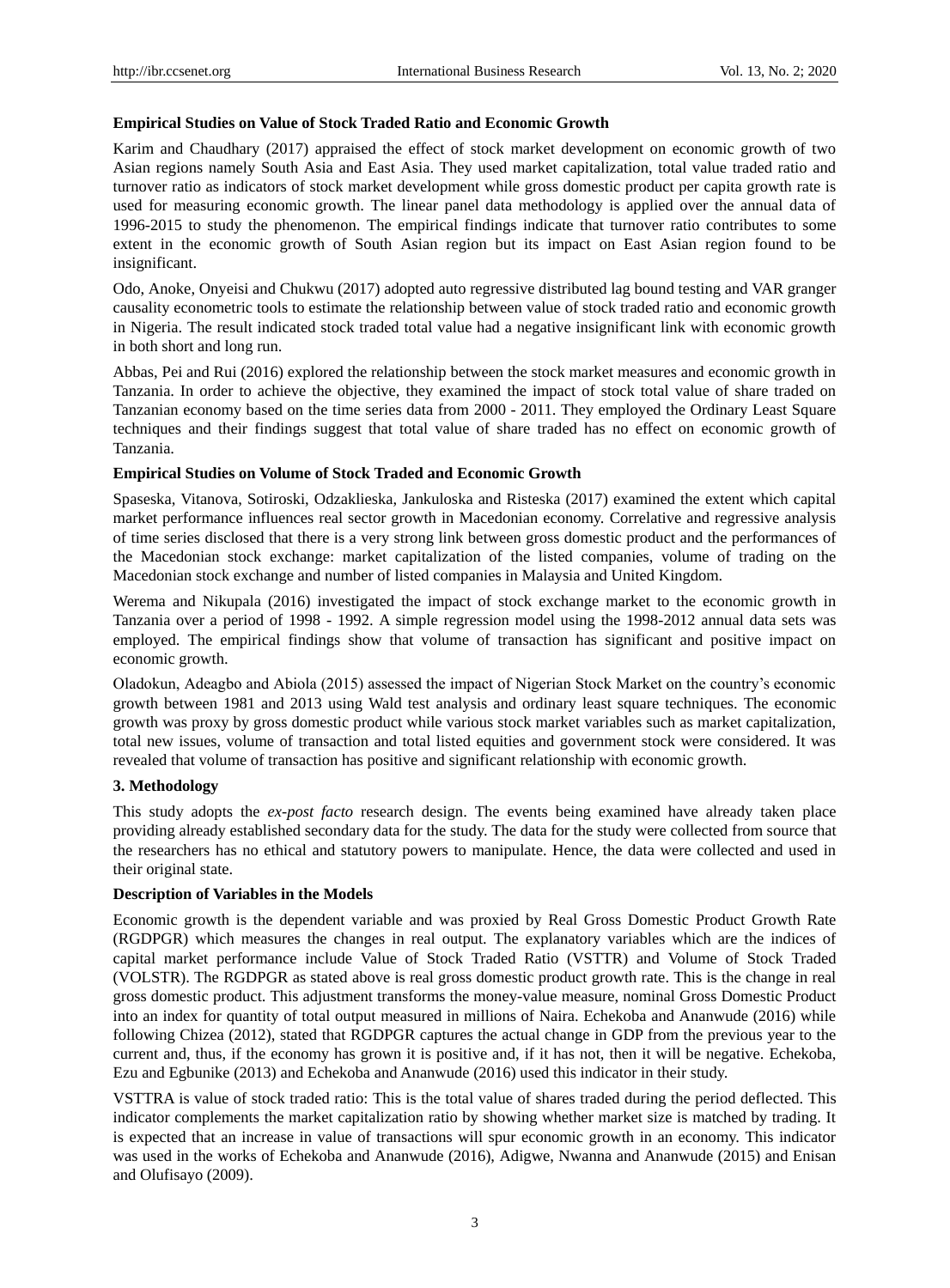VOLSTRD is volume of stock traded: This refers to the volume of stocks traded over a specified period of time on the floor of the Nigerian Stock Exchange. A higher volume suggests more trading is taking place on the exchange. This variable was employed in the works of Obubu, Konwe, Nwabenu, Omokri and Chijioke (2016), Owolabi and Ajayi (2013), Oke and Adeusi (2012), and Ewah, Esang and Bassey (2009).

#### **Model Specification**

The model of analysis follows a linear combination of explanatory tune series variables. The paper adopted and modified the model of Edame and Okoro (2013) for a similar study in Nigeria. Edame and Okoro (2013) expressed economic growth as a function of capital market performance fundamentals visa viz: market capitalization, number of deals, value of transaction and interest rate. The original model is stated as:

$$
GDP_t = \beta_0 + \beta_1 MAKAP_t + \beta_2 NDEALS_t + VTRAN_t + \beta_4 INT_t + \varepsilon_t \dots \dots \dots \dots \dots \tag{1.1}
$$

To determine specifically capital market performance as a panacea for economic growth in Nigeria, the following model was develop.

$$
RGDPGRt = \beta_0 + \beta_1 logVSTTRAt + \beta_2 logVOLSTRDt + \varepsilon_t \quad ...... \quad (1.2)
$$
  
Where:

The variables are as explained under variables description above,

 $RGDPGRt =$  the gross domestic product real growth rate in year t

 $β<sub>1</sub>$  to  $β<sub>2</sub>$  are beta coefficients of the explanatory variables

 $\beta_0$  = the constant/intercept of the model.

 $\varepsilon_t$  = error term

## **Methods of Data Analysis**

In the course of carrying out the data analysis in this study the following procedures and methods are employed:- Unit Root Test - to ascertain stationarity of the data to avoid the incidence of spurious regression. This was done using the Augmented Dickey-Fuller and Phillips Perron approaches at level (trend and intercept) and first differencing (also trend and intercept) respectively. After confirming stationarity of all the data and the order integration, a co-integration test was carried out for evidence any long run relationship among the variables utilizing the Johansen approach. Decision to adopt vector error correction model or vector auto-regressive model is based on the outcomes of the co-integration and unit root tests. The statistical package employed for the analysis is E-views 9.

## **4. Data Presentation**

The data were sourced from Central Bank of Nigeria statistical bulletins and Nigeria Stock Exchange factbook of various issues.

## **Real Gross Domestic Product Growth Rate**

Real gross domestic product growth rate of Nigeria was 1.86 in 1986, but rose by 78.65% by the end of 2010 to settle at 8.71. From 2005 to 2008, there was a marginal rise in real gross domestic product growth rate from 6.55 in 2005 to 6.72 in 2008 before it declined to 5.04 in 2011. From 2012 to 2016, as shown in Fig. 1 and 2, real gross domestic product growth rate has been depreciating. In 2016, the economy witnessed a negative growth as the real gross domestic product growth rate was -1.52 due to recession that engulfed the economy at that period.



Figure 1. Graphical Trend in Real Gross Domestic Product Growth Rate 1986 to 2016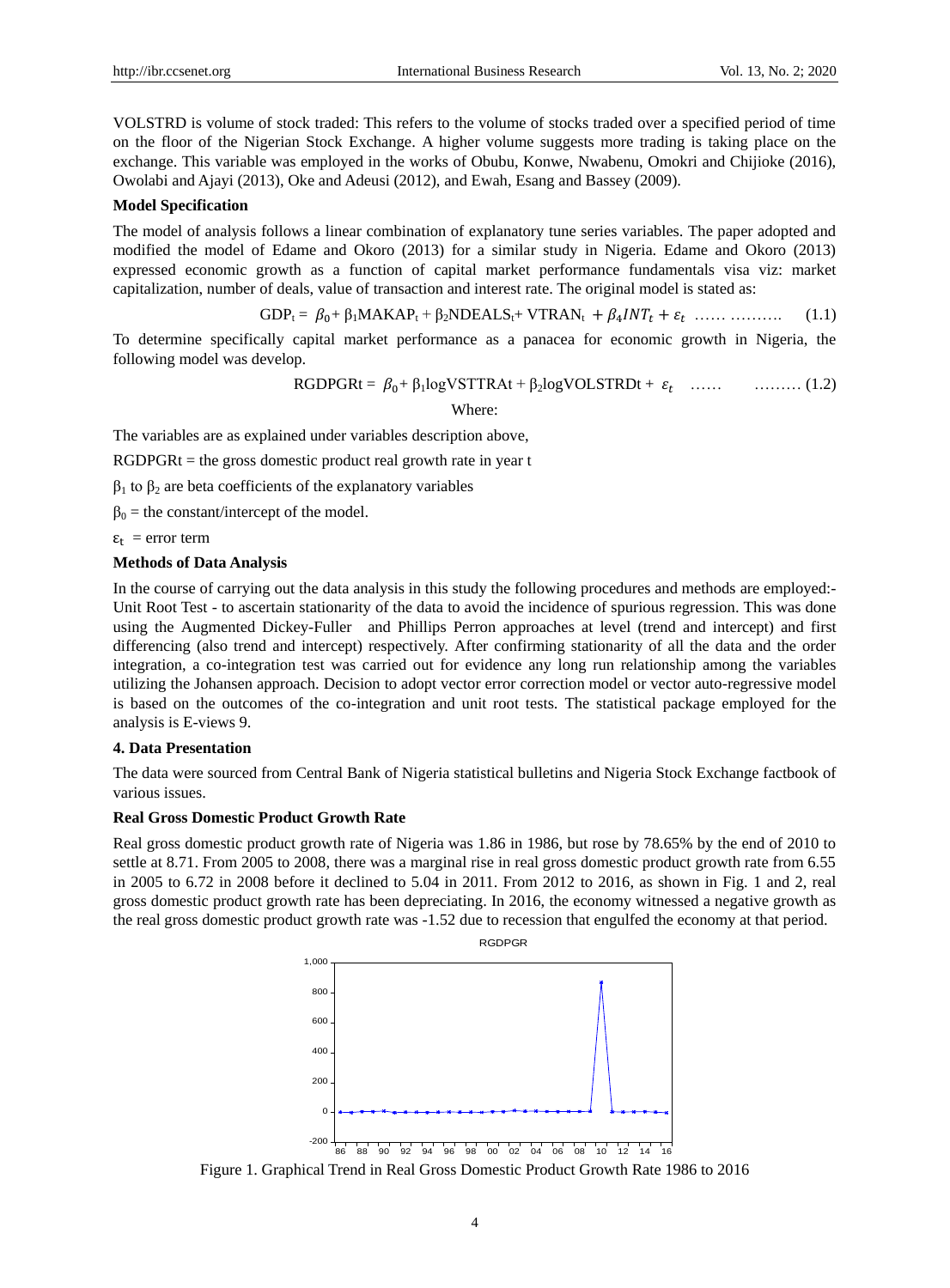Source: Central Bank of Nigeria Annual Report, 1986 – 2016; and output data from e-views 9.0 version.



Figure 2. Bar Chart Trend in Real Gross Domestic Product Growth Rate 1986 to 2016

Source: Central Bank of Nigeria Annual Report, 1986 – 2016; and output data from e-views 9.0 version.



Source: Nigerian Stock Exchange factbook, 1986 – 2016; and output data from e-views 9.0 version.

## **Value of Stock Traded Ratio**

The value of stock traded ratio was 0.45% in 1986, which had risen by 95.50% by 2010 to settle at 10.0%. The value of stock traded ratio greatly fluctuated from 2010 to 2016, declining to just 1.0% in 2016 compared to 10.0% in 2009. From 2001 to 2016, as shown in Table 2, Fig. 3 and 4, value of stock traded ratio magnificently depreciated from 26.22% in 2001 to 1.0% in 2016.



Source: Nigerian Stock Exchange factbook, 1986 – 2016; and output data from e-views 9.0 version.

## **Volume of Stock Traded**

In 1986 the volume of stock traded was N495.99 billion but it rose to N93, 300 billion in 2010, envisaging over 99.47% appreciation volume of stock traded. The volume of stock traded significantly increased to N193, 140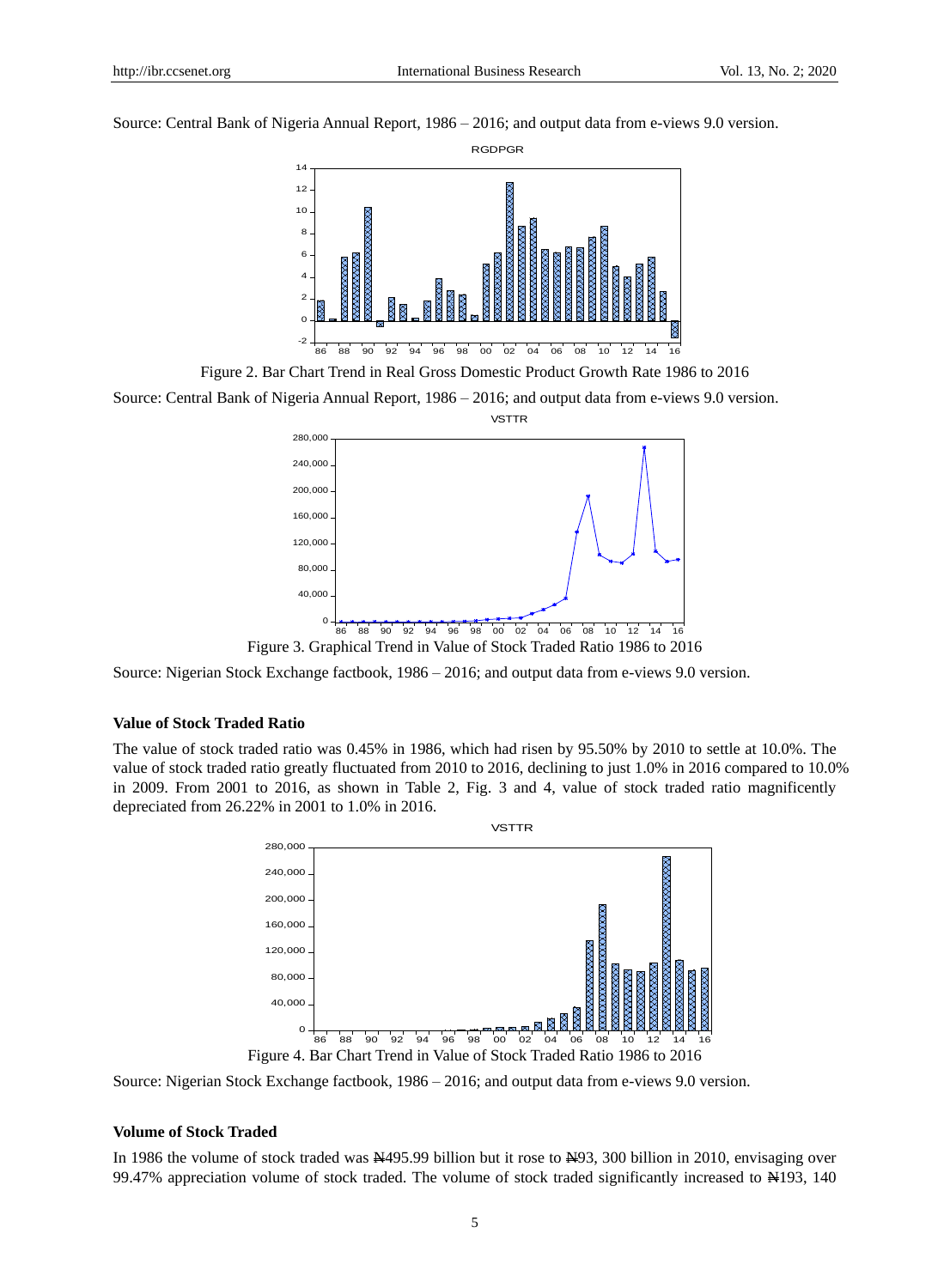billion in 2008 from  $\frac{1}{26}$ , 600 billion in 2002. With inferences from Table 2, Fig. 5 and 6, volume of stock traded rose from N5, 900 billion in 2001 to N95, 814.79 billion in 2016.



Source: Nigerian Stock Exchange factbook, 1986 – 2016; and output data from e-views 9.0 version.



Figure 6. Bar Chart Trend in Volume of Stock Traded 1986 to 2016

Source: Nigerian Stock Exchange factbook, 1986 – 2016; and output data from E-views 9.0 version.

Table 1.1. Descriptive Statistics of the Variables of the Study

| Date:<br>10/07/19 Time:<br>20:33<br>Sample: 1986 2016 |               |          |                |
|-------------------------------------------------------|---------------|----------|----------------|
|                                                       | <b>RGDPGR</b> | VSTTRA   | <b>VOLSTRD</b> |
| Mean                                                  | 4.802000      | 5.538333 | 8.851803       |
| Median                                                | 5.215000      | 2.140000 | 8.738767       |
| Maximum                                               | 12.74000      | 26.22000 | 12.49613       |
| Minimum                                               | $-1.520000$   | 0.540000 | 5.176150       |
| Std. Dev.                                             | 3.453278      | 6.563854 | 2.487781       |
| <b>Skewness</b>                                       | 0.139290      | 1.522744 | $-0.050816$    |
| Kurtosis                                              | 2.501841      | 4.719612 | 1.459301       |
| Jarque-Bera                                           | 0.407211      | 15.29007 | 2.980104       |
| Probability                                           | 0.815784      | 0.000478 | 0.225361       |
| Sum                                                   | 144.0600      | 166.1500 | 265.5541       |
| Sum Sq. Dev.                                          | 345.8287      | 1249.441 | 179.4826       |
| <b>Observations</b>                                   | 30            | 30       | 30             |

Source E-views Output, 2018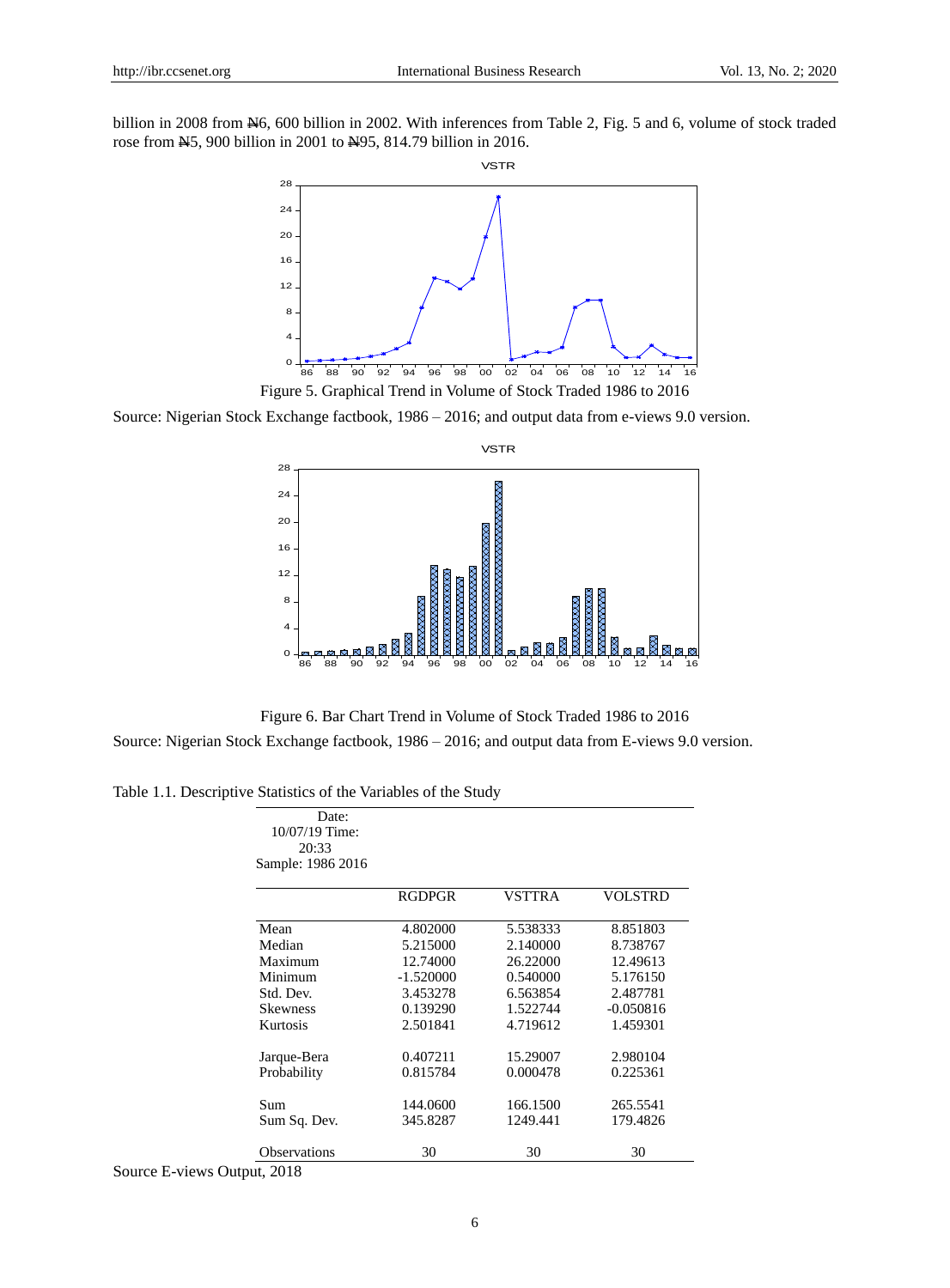## **Variables Descriptive Properties**

Table 1.1 reveals the descriptive properties of the variables. The descriptive properties of the variables were highlighted based on the mean, median, maximum, minimum, standard deviation, skewness, kurtosis, Jarque-Bera, p-value and number of observation. From Table 1, the mean of variables are 4.802, 12.128, 8.871, 10.797, 5.538, 6.320 and 8.851for RGDPGR, VSTTRA, and VOLSTRD while their respective median is observed to be 5.215, 2.14, 8.738. The maximum and minimum values are 12.740 & -1.520, 26.220 & 0.540, 12.496 & 5.176 also for RGDPGR, VSTTRA, and VOLSTRD respectively**.** All the variables are positively skewed toward normality.

## **Diagnostic Tests**

## **Stationarity Test Result**

The variables were subjected to stationarity test to ensure the data are not encumbered by the stationarity defect that affects most time series which lead to bias inferences of regression results. Unit root test was checked using Augmented Dickey-Fuller (ADF) and Phillips Perron (PP). The ADF and PP were tested in level and at first difference trend and intercept respectively. The tests show that all the variables are stationary at first differencing (trend and intercept) and are summarized in Tables.

| Table 1.2. ADF Test Result at Level: Trend and Intercept |  |
|----------------------------------------------------------|--|
|----------------------------------------------------------|--|

| Variables     | <b>ADF Test Statistic</b> | Test<br><b>Critical Value</b><br>at $1\%$ | <b>Test</b><br><b>Critical Value</b><br>at $5\%$ | <b>Remarks</b>        |
|---------------|---------------------------|-------------------------------------------|--------------------------------------------------|-----------------------|
| <b>RGDPGR</b> | $-2.552321(0.30)$         | -4.296729                                 | -3.568379                                        | <b>Not Stationary</b> |
| VSTTR         | $-3.139968(0.12)$         | $-4.416345$                               | $-3.622033$                                      | <b>Not Stationary</b> |
| VSTR          | $-2.429792(0.35)$         | -4.296729                                 | -3.568379                                        | <b>Not Stationary</b> |
|               |                           |                                           |                                                  |                       |

Source: Output Data via E-views 9.0

Note: The optimal lag for ADF test is selected based on the Akaike Info Criteria (AIC), p-values are in parentheses where (\*) and (\*\*) denotes significance at 1% and 5% respectively

| Table 1.3. ADF Test Result at First Difference: Trend and Intercept |  |
|---------------------------------------------------------------------|--|
|---------------------------------------------------------------------|--|

| <b>ADF</b> Test Statistic | <b>Test Critical</b> | <b>Test Critical</b> | <b>Remarks</b> |
|---------------------------|----------------------|----------------------|----------------|
|                           |                      |                      |                |
| $-4.029045(0.01)$ *       | -4.339330            | -3.587527            | Stationary     |
| $-9.179407(0.00)*$        | $-3.724070$          | $-2.986225$          | Stationary     |
| $-5.583199(0.00)*$        | -4.309824            | $-3.574244$          | Stationary     |
|                           |                      | Value at 1%          | Value at 5%    |

Source: Output Data via E-views 9.0

Note: The optimal lag for ADF test is selected based on the Akaike Info Criteria (AIC), p-values are in parentheses where (\*) and (\*\*) denotes significance at 1% and 5% respectively.

Table 1.4. Phillips-Perron Test Result at Level: Trend and Intercept

| <b>Variables</b> | <b>PPTest Statistic</b> | <b>Test Critical</b><br>Value at 1% | <b>Test Critical</b><br>Value at 5% | <b>Remarks</b>        |
|------------------|-------------------------|-------------------------------------|-------------------------------------|-----------------------|
| <b>RGDPGR</b>    | $-2.552321(0.30)$       | -4.296729                           | $-3.568379$                         | Not Stationary        |
| <b>VSTTR</b>     | $-3.139968(0.12)$       | $-4.416345$                         | $-3.622033$                         | Not Stationary        |
| VSTR             | $-2.429792(0.35)$       | -4.296729                           | $-3.568379$                         | <b>Not Stationary</b> |
|                  |                         |                                     |                                     |                       |

Source: Output Data via E-views 9.0

Note: In determining the truncation lag for PP test, the spectral estimation method selected is Bartlett kernel and Newey-West method for Bandwidth, p-values are in parentheses where (\*) and (\*\*) denotes significance at 1% and 5% respectively.

Table 1.5. The Phillips-Perrons Test Result at First Difference: Trend and Intercept

| -3.587527   | Stationary  |
|-------------|-------------|
| $-1.955020$ | Stationary  |
| $-3.574244$ | Stationary  |
|             | Value at 5% |

Source: Output Data via E-views 9.0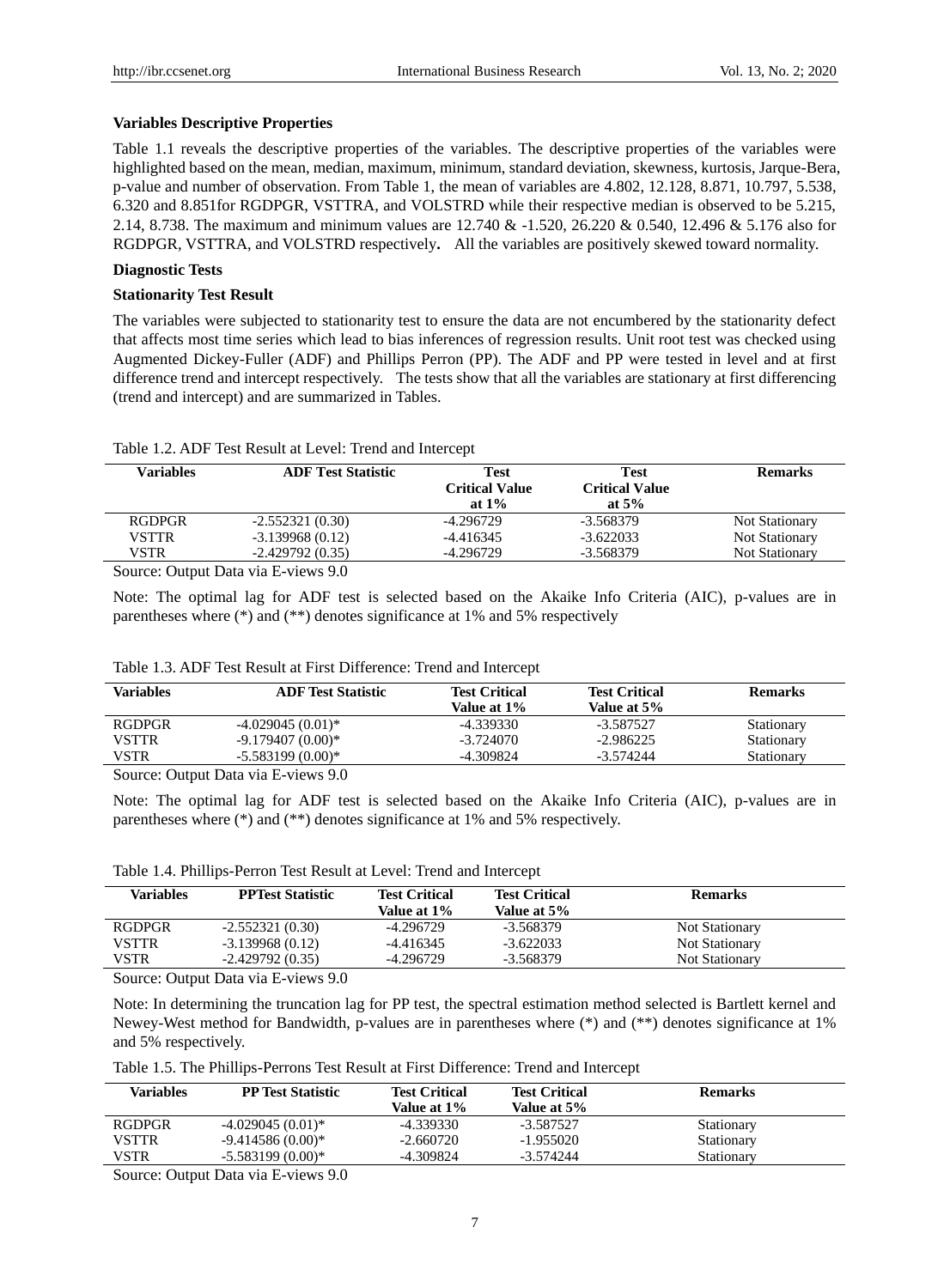Note: In determining the truncation lag for PP test, the spectral estimation method selected is Bartlett kernel and Newey-West method for Bandwidth, p-values are in parentheses where (\*) and (\*\*) denotes significance at 1% and 5% respectively.

### Table 1.6. Cointeregration Test

Date: 10/07/19 Time: 21:08 Sample (adjusted): 1988 2016 Included observations: 29 after adjustments Trend assumption: Linear deterministic trend Series: RGDPGR MKTCAPRAT ALSIND Lags interval (in first differences): 1 to 1

Unrestricted Cointegration Rank Test (Trace)

| Hypothesized<br>No. of $CE(s)$ | Eigenvalue           | Trace<br><b>Statistic</b> | 0.05<br>Critical Value | $Prob.**$        |
|--------------------------------|----------------------|---------------------------|------------------------|------------------|
| None $*$<br>At most $1 *$      | 0.890505<br>0.783290 | 193.3921<br>129.2477      | 125.6154<br>95.75366   | 0.0000<br>0.0000 |
| At most $2 *$                  | 0.694292             | 84.90100                  | 69.81889               | 0.0020           |

Trace test indicates 4 cointegrating eqn(s) at the 0.05 level

\* denotes rejection of the hypothesis at the 0.05 level

\*\*MacKinnon-Haug-Michelis (1999) p-values

Unrestricted Cointegration Rank Test (Maximum Eigenvalue)

| Hypothesized<br>No. of $CE(s)$ | Eigenvalue | Max-Eigen<br><b>Statistic</b> | 0.05<br>Critical Value | $Prob.**$ |
|--------------------------------|------------|-------------------------------|------------------------|-----------|
| None $*$                       | 0.890505   | 64.14441                      | 46.23142               | 0.0003    |
| At most $1 *$                  | 0.783290   | 44.34666                      | 40.07757               | 0.0156    |
| At most $2 *$                  | 0.694292   | 34.36858                      | 33.87687               | 0.0437    |

Max-eigenvalue test indicates 3 cointegrating eqn(s) at the 0.05 level

\* denotes rejection of the hypothesis at the 0.05 level

\*\*MacKinnon-Haug-Michelis (1999) p-values

Source: E-views 9.0 output 2018

Table 1.6 shows that long-run relationship (co-integration) exists among the variables. This is based on the trace and maximum eigenvalues against the 5%critical value. Based on these values, it is confirmed that there are three (3) cointegrating equations in the model. In view of the presence of long-run relationship (co-integration) among the variables, it became necessary for Vector Error Correction Model to be adopted for the analysis of the data of the Study in order to capture the short run disequillibrum that might have occurred in estimating the long run cointegrating equations. The outcomes of the vector error correction analysis are displayed on Table 1.7 below.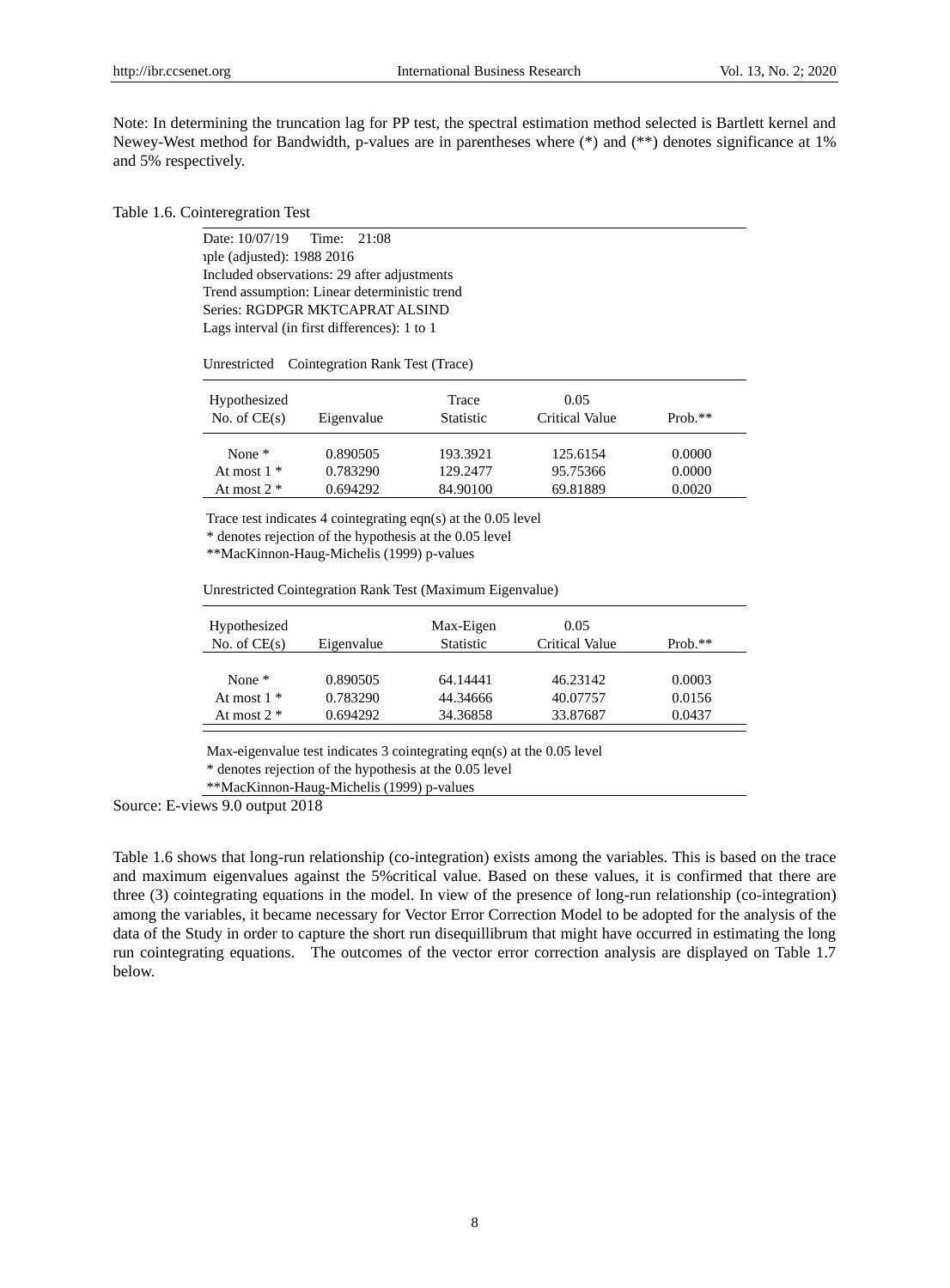#### Table 1.7. Vector Error Correction Model Results-Gauss-Newton / Marquardt steps

Dependent Variable: D(RGDPGR) Method: Least Squares (Gauss-Newton / Marquardt steps) Date: 10/07/19 Time: 21:49 Sample (adjusted): 1988 2015 Included observations: 28 after adjustments **D(RGDPGR) = C(1)\*( RGDPGR(-1) + 0.124189384878\*VSTTRA(-1) + 0.351017828346\*VOLSTRD(-1) - 4.31696108252 ) + C(2)**

| $*D(RGDPGR(-1)) + C(2)*D(VSTTRA(-1)) + C(3)*D(VOLSTRD(-1)) + C(4)$ |  |
|--------------------------------------------------------------------|--|
|--------------------------------------------------------------------|--|

|                    | Coefficient | Std. Error            | t-Statistic | Prob.       |
|--------------------|-------------|-----------------------|-------------|-------------|
|                    |             |                       |             |             |
| C(1)               | $-1.241767$ | 0.175038              | -7.094288   | 0.0000      |
| C(2)               | $-0.183889$ | 0.077123              | $-2.384370$ | 0.0277      |
| C(3)               | 2.392399    | 0.778208              | 3.074240    | 0.0062      |
| C(4)               | $-2.242726$ | 0.461463              | $-4.860039$ | 0.0001      |
|                    |             |                       |             |             |
| R-squared          | 0.823093    | Mean dependent var    |             | $-0.263929$ |
| Adjusted R-squared | 0.748605    | S.D. dependent var    |             | 3.302443    |
| S.E. of regression | 1.655820    | Akaike info criterion |             | 4.101562    |
| Sum squared resid  | 52.09309    | Schwarz criterion     |             | 4.529771    |
| Log likelihood     | $-48.42187$ | Hannan-Ouinn criter.  |             | 4.232470    |
| F-statistic        | 11.05011    | Durbin-Watson stat    |             | 2.034279    |
| Prob(F-statistic)  | 0.000011    |                       |             |             |

## **Presentation and Analysis of Results**

From Tables 1.7 above Volume of stock traded- VOLSTRD has a positive but insignificant relationship with the economy with t-value of 0.8. Value of stock traded- VSTTRA indicate a negative and insignificant relationship. The F-statistic indicates that the model is well fit for the estimation because the associated p-value of 0.0000 at 5 percent significance level. The Durbin Watson Statistic value of 2.03 does not suggest presence of auto correlation. Therefore the model could be used for statistical inference like hypothesis testing.

## **Test of Hypothesis**

# **Hypothesis One**

### **Restatement of Research Hypothesis**

H0: Economic growth is not a function of value of stock traded in Nigeria.

From the size of the values of the coefficient (-0.124189) and standard error of Value of Stock Traded Ratio – VSTTRA on Table 1.8 below; VSTTRA has negative and insignificant relationship with economic growth in Nigeria. Thus the null hypothesis is accepted.

Table 1.8. Coefficient, Standard Error and t-values of Value of Stock Traded

| $VSTTRA(-1)$ | $-0.124189$  |
|--------------|--------------|
|              | (0.03148)    |
|              | $[-3.94463]$ |
|              |              |

## **Hypothesis Two**

# **Restatement of Research Hypothesis**

H0: Volume of Stock Traded does not significantly relate with economic growth in Nigeria.

From the size of the values of the coefficient (0.351018) and Standard error of Volume of Stock Traded– VOLSTRD on Table 1.9 below; VOLSTRD has positive and insignificant relationship with economic growth in Nigeria. Thus the null hypothesis is accepted.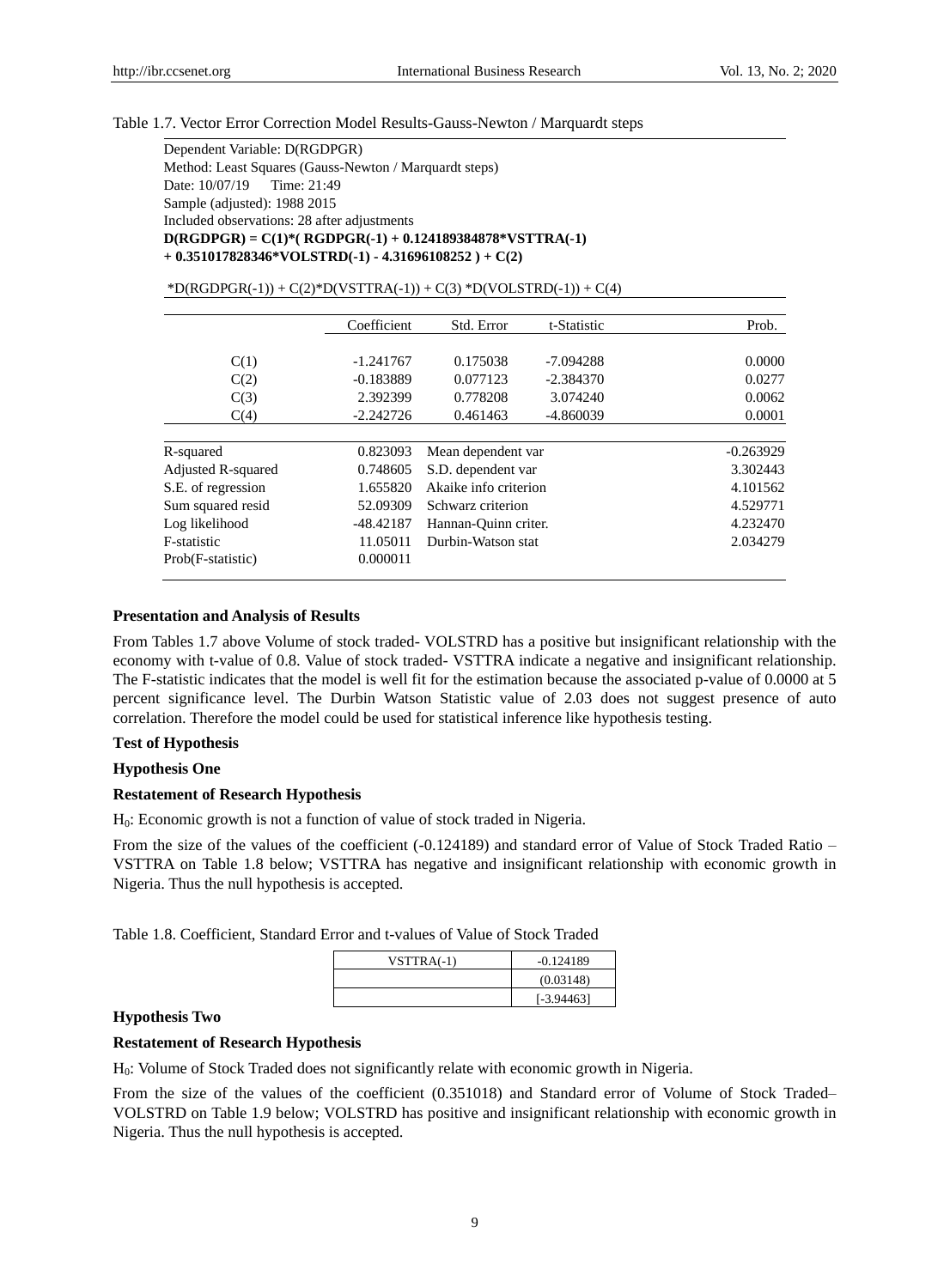Table 1.9. Coefficient, Standard Error and t-values of Volume of Stock Traded

| VOLSTRD(-1) | 0.351018  |
|-------------|-----------|
|             | (0.43407) |
|             | [0.80867] |

#### **Discussion of Findings**

There is negative and insignificant relationship between value of stock traded ratio and economic growth the result is consistent with the studies of Karim and Chaudhary (2017), Odo, Anoke, Onyeisi and Chukwu (2017), Abbas, Pei and Rui (2016), while the studies of Brown and Nyeche (2016), Shao-Chi (2001), Omoniyi, Adeleke and Sikiru (2014), Mwambene (2013) and Dey and Flaherty (2009) found a significant relationship between value of stock traded ratio and economic growth.

Volume of stock traded has a positive and insignificant relationship with economic growth which disagrees with the previous studies of Spaseska, Vitanova, Sotiroski, Odzaklieska, Jankuloska and Risteska (2017), Werema and Nikupala (2016), Oladokun, Adeagbo and Abiola (2015), June (2014) and Sa'adu (2014) while the study of Donwa and Odia (2010) refutes this finding.

## **5. Summary of Findings, Conclusion and Recommendations**

#### **Summary of Findings**

This research paper ascertained capital market performance as a panacea for economic growth in Nigeria, by specifically ascertaining the relationship of value of stock traded ratio and volume of stock traded ratio on economic growth from 1986 to 2016. The findings of the study revealed the following:

- 1. Value of stock traded ratio has negative and insignificant relationship with Nigeria economic growth for the period under study.
- 2. There is negative and insignificant relationship between volume of stock traded ratio and Nigeria economic growth for the period under review.

## **Conclusion**

The paper conclude that since the variables studies has negative and insignificant relationship with economic growth, liquidity of the capital market is pivotal for economic growth in Nigeria. Hence, the capital market remain one of the mainstream in every economy that has the power to influence economy growth, therefore the organized private sector are encourage to invest in the Nigerian capital market.

#### **Recommendations of the study**

Based on the findings, this study puts forward the following recommendations for attention and consideration of decision makers to improve the contribution of the capital market to economic growth in Nigeria:

- 1. All tiers of government should be encouraged to fund their realistic long term developmental programs through the Nigerian Capital Market. This will served as a lead way to freeing resources that may be used in other sphere of the economy.
- 2. Capital market regulatory authorities should be more proactive in their surveillance role by promoting preference for stock statements through public enlightenment campaigns, quick payment of dividend to shareholders via automated process and ensure the capital market operators should be more disciplined, acting professionally toward prospective investors so as to increase volume of transactions in the market as this will result in economic growth in Nigeria.

## **References**

- Abbas, A. O., Pei, Y. X., & Rui, Z. (2016). Impact of stock market on economic growth evidence: Dar-es Salaam Stock Exchange – Tanzania. *Journal of Finance and Accounting, 4*(6), 321-327. https://doi.org/10.11648/j.jfa.20160406.12
- Abdul-Khaliq, S. (2013). The impact of stock market liquidity on economic growth in Jordan. *European Journal of Business and Management, 5*(30), 154-158.
- Adewuyi, I. D., & Olowookere, J. K. (2011). The contribution of capital market to economic development of Nigeria. *International Journal of Economic Development Research and Investment, 2*(1), 18-31.
- Adigwe, P. K., Nwanna, I. O., & Ananwude, A. C. (2015). Stock market development and economic growth in Nigeria: An empirical examination. *Journal of Policy and Development Studies*, *9*(5), 134-154.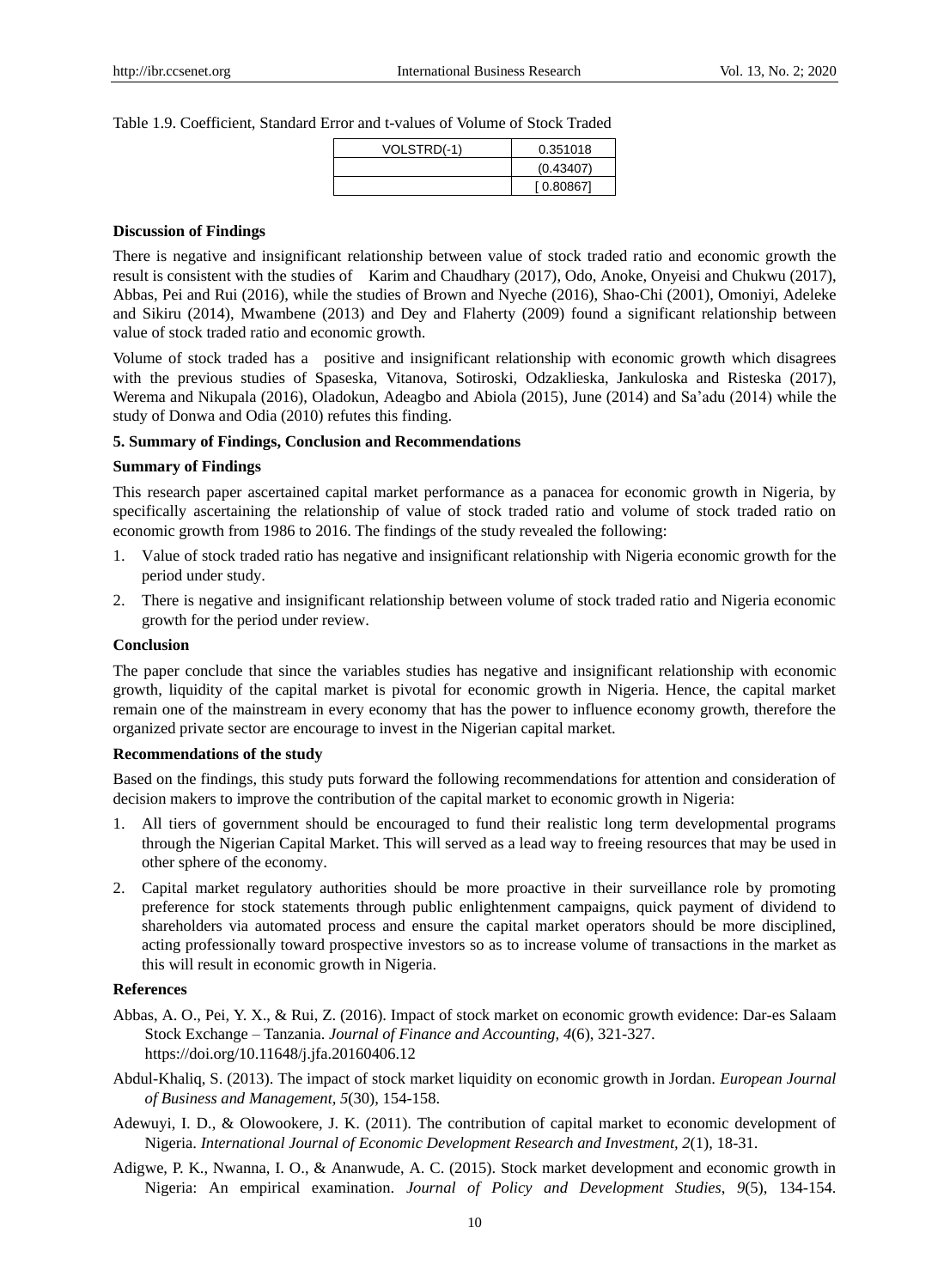https://doi.org/10.12816/0018251

- Akpan, I. T. (2013). The extent of relationship between stock market capitalization and performance on the Nigerian economy. *Research Journal of Finance and Accounting, 4*(19), 181-187.
- Briggs, A. P. (2015). Capital market and economic growth of Nigeria*. Research Journal of Finance and Accounting, 6*(9), 31-40.
- Brown, E. D., & Nyeche, E. W. (2016). Imperative of stock market on economic growth in Nigeria: The endogenous growth model. *Business and Economic Journal, 7*(1), 2-5.
- Central Bank of Nigeria annual report and statements of account 2013, 2014, 2015 and 2016. *Central Bank of Nigeria Publications.*
- Chizea, J. (2012). *Stock market development and economic growth in Nigeria: A time series study for the period 1980-2007* (Doctoral dissertation). North Umbria University.
- Dey, M. K., & Flaherty, S. (2009). *Stock exchange liquidity, bank credit, and economic growth.* Retrieved from web.econ.ku.dk/fru/conference/Programme/Sunday/.../Dey\_2\_banktstock-mar05.pdf
- Donwa, P., & Odia, J. (2010). An empirical analysis of the impact of the Nigerian Capital Market on her socio-economic development. *Journal of Social Sciences, 24*(2), 135. https://doi.org/10.1080/09718923.2010.11892845
- Duca, G. (2007). The relationship between the stock market and the economy: Experience from international financial markets*. Bank of Valletta Review, 3*(6), 1-12.
- Echekoba, F. N., & Ananwude, A. C. (2016). The linkage between the depth of development in Nigerian economy under democratic rule. *Arabian Journal of Business and Management Review, 2*(9), 52-60.
- Echekoba, F. N., Ezu, K. E., & Egbunike, C. F. (2013). The impact of capital market on the growth of the Nigerian economy under democratic rule. *Arabian Journal of Business and Management Review, 2*(9), 52-60.
- Edame, G. E., & Okoro, U. (2013). The impact of capital market on economic growth in Nigeria. *Journal of Poverty, Investment and Development, 1*(1), 45-56.
- Edo, B. C., & Erovie, P. A. (2016). *Financial institutions, instruments and markets.* Agbor: Krisbee Publication.
- Enisan, A. A., & Olufisayo, A. O. (2009). Stock market development and economic growth. Evidence from seven Sub-Sahara Africa countries. *Journal of Economics and Business, 1*(3), 162-171*.* https://doi.org/10.1016/j.jeconbus.2008.05.001
- Ewah, S. O., Esang, A. E., & Bassey, J. U. (2009). Appraisal of capital market efficiency on economic growth in Nigeria. *International Journal of Business and Management, 4*(12), 219-225. https://doi.org/10.5539/ijbm.v4n12p219
- Hugh, P. (1966). Financial development and economic growth in underdeveloped Countries. *Journal of Economic Development and Culture Change, 1*(4), 174-189. https://doi.org/10.1086/450153
- Igbodika, M. N. (2014). Stock market and economic growth of Nigeria. *Journal of Integrated Knowledge, 3*(1), 105-117*.*
- Jagadish, P. B. (2017). Stock market development and economic growth in Nepal. *Journal of Finance and Economics, 5*(4), 164-170.
- Jalloh, M. (2015). Does stock market capitalization influences economic growth in Africa? Evidence from panel data. *Applied Economics and Finance, 2*(1), 91-101. https://doi.org/10.11114/aef.v2i1.641
- Jamil, T., & Shazia, F. (2013). Capital market deepening and economic growth in Bangladesh. *Studia Ubb Negotia, 3*(2), 21-32.
- June, T. W. (2014). *The relationship between stock market index, turnover ratio, trading volume and economic growth comparison between Malaysia and United Kingdom.* A Thesis Submitted to the Department of Finance, Taylor's University. United Kingdom.
- Jung, W. S. (1986). Financial development and economic growth: International evidence. *Journal of Economic Development and Culture Change*, *3*(4), 333-346. https://doi.org/10.1086/451531
- Karim, S., & Chaudhary, G. M. (2017). Effect of stock market development on economic growth of major South Asian and East Asian economies: A comparative analysis. *Journal of Business Studies Quarterly, 8*(3),